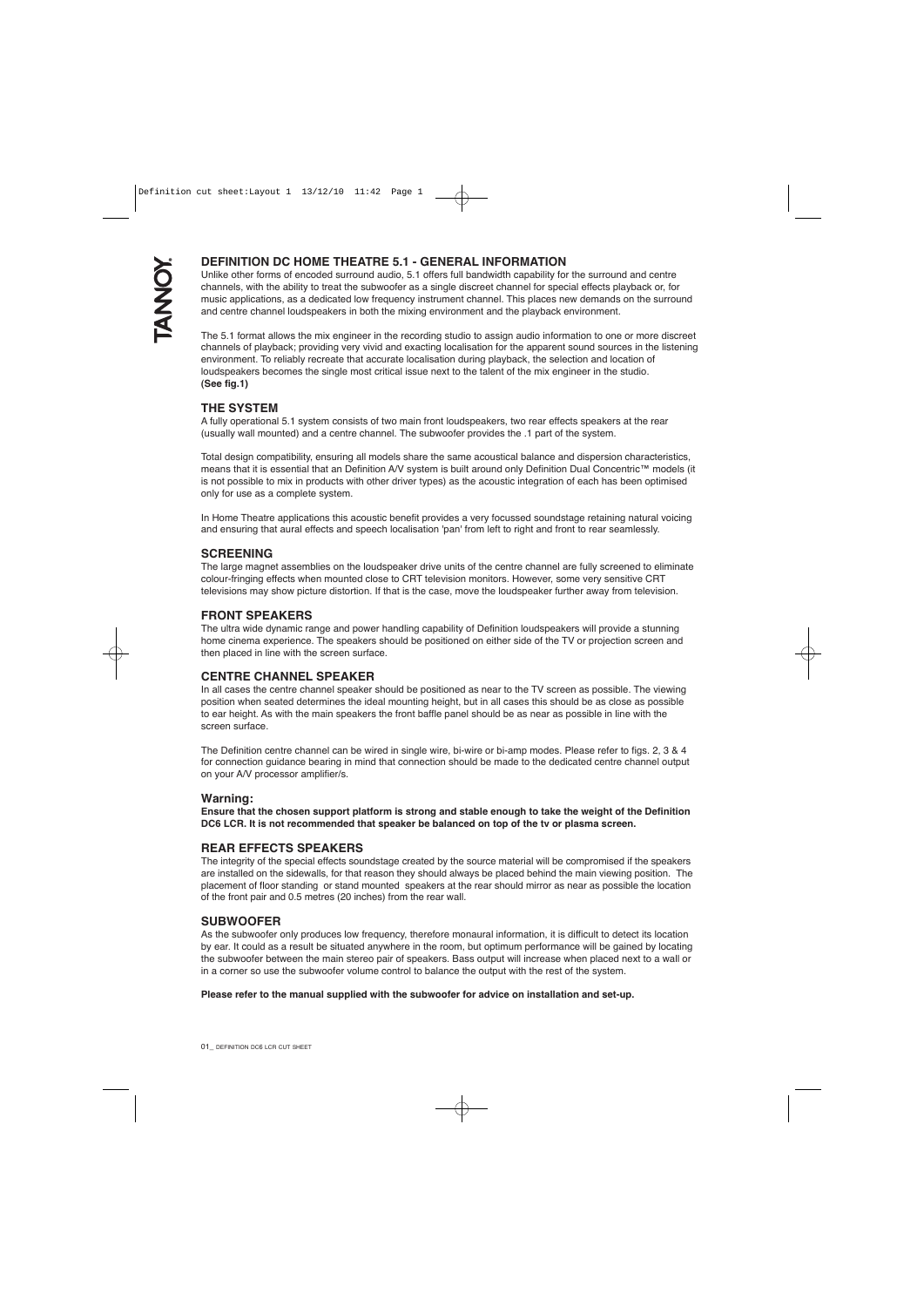# **TECHNICAL SPECIFICATIONS**

|                                        | <b>DC6 LCR</b>                                                                                          |
|----------------------------------------|---------------------------------------------------------------------------------------------------------|
| <b>PERFORMANCE</b>                     |                                                                                                         |
| Recommended amplifier power            | $20 - 175$                                                                                              |
| (Watts RMS)                            |                                                                                                         |
| Continuous power handling              | 87                                                                                                      |
| (Watts RMS)                            |                                                                                                         |
| Peak power handling (Watts)            | 350                                                                                                     |
| <b>Sensitivity</b> (2.83 Volts $@$ 1m) | 89dB                                                                                                    |
| Nominal Impedance (Ohms)               | 8                                                                                                       |
| Frequency response (-6dB)              | 35Hz - 35kHz                                                                                            |
| <b>Dispersion</b> (degrees conical)    | 90                                                                                                      |
| <b>DRIVE UNITS</b>                     |                                                                                                         |
| Dual Concentric™ high frequency        | 25mm (1") Titanium dome<br>with Tulip WaveGuide™                                                        |
| Dual Concentric™ low frequency         | 150mm (6") treated paper<br>pulp cone with<br>rubber surround.<br>44mm (1.75") edge<br>wound voice coil |
| <b>Bass Driver</b>                     | 150mm (6") treated paper<br>pulp cone with<br>Rubber surround.<br>44mm (1.75")<br>Wound voice coil      |
| <b>Passive Radiator</b>                | 150mm (6") treated paper<br>pulp cone with Rubber surround.                                             |
| <b>Magnetic Screening</b>              | Yes                                                                                                     |
| <b>CROSSOVER</b>                       |                                                                                                         |
| <b>Crossover frequency</b>             | 1.7kHz                                                                                                  |
| <b>Crossover Type</b>                  | Passive low loss<br>2nd order LF, 1st order HF<br>Deep Cryogenically Treated                            |
| <b>CONSTRUCTION</b>                    |                                                                                                         |
| <b>Enclosure type</b>                  | Passive Radiator ported                                                                                 |
| Volume                                 | 19.7L (0.63 cu. ft.)                                                                                    |
| Dimensions (H x W x D)<br>excl grille  | 226 x 600 x 285mm<br>$(8.90 \times 23.62 \times 8.46")$                                                 |
| Weight                                 | 11.9kg (26.2lbs)                                                                                        |
| Finish                                 | High gloss black                                                                                        |

High gloss cherry High gloss dark walnut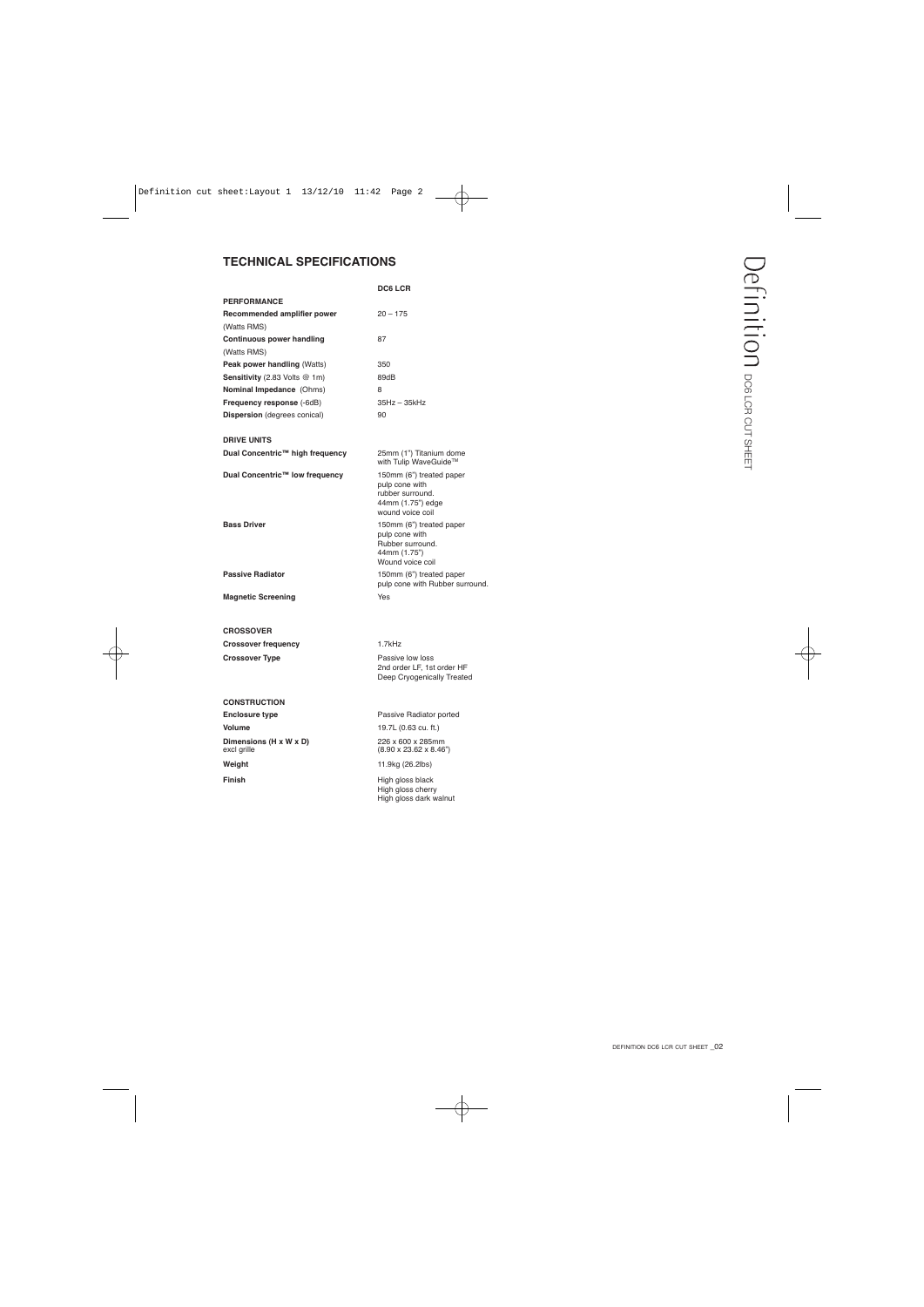# **SET-UP DIAGRAMS**

## **Fig.1 Recommended Positioning - Home Cinema**



## **Fig.2 Single Wire Mode**



LINKS IN PLACE